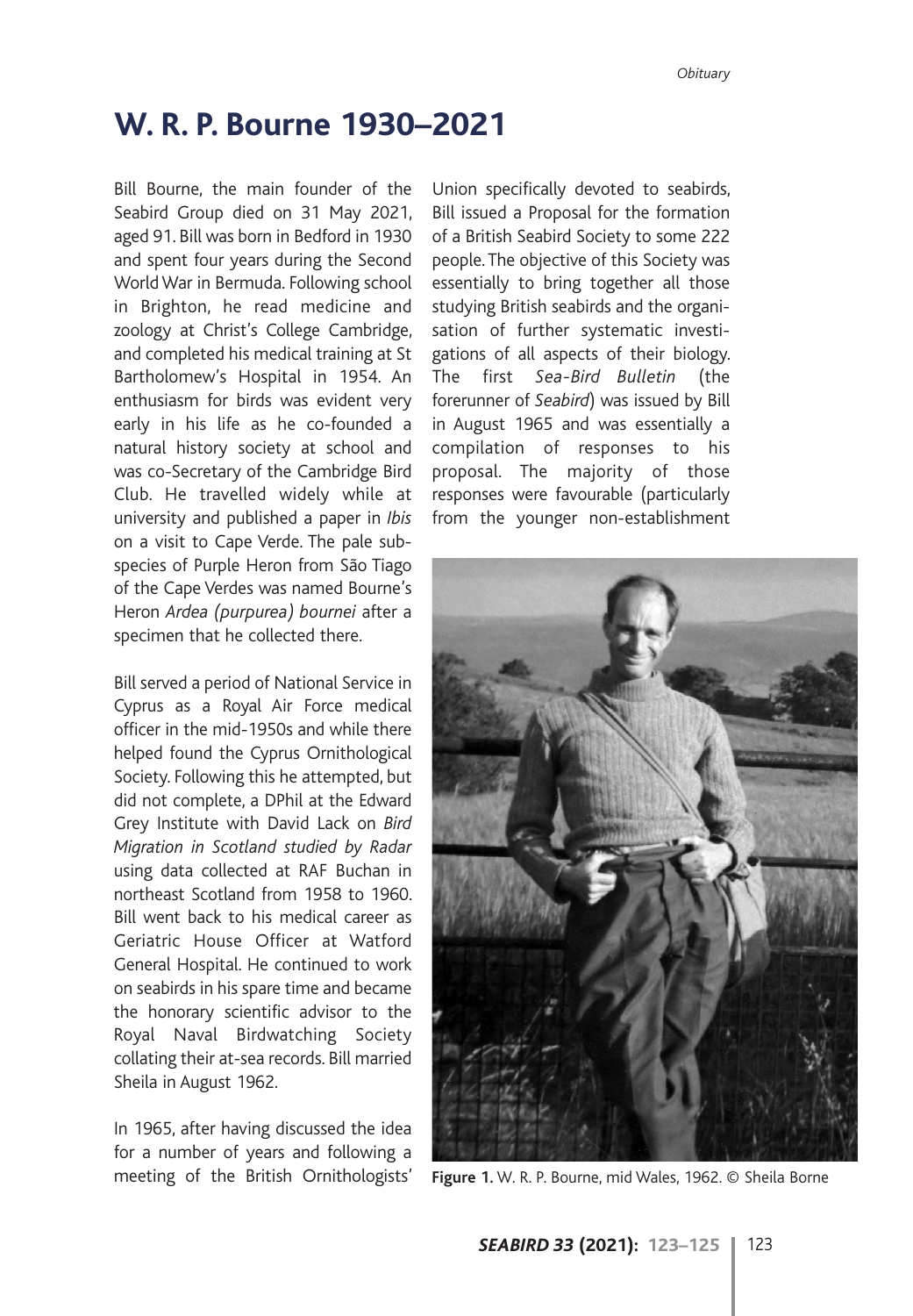## *Obituary*

consultees) and so the Seabird Group was formed under a committee partelected, and part-appointed by existing national societies at its initial meeting in January 1966. Bill was Secretary of the Seabird Group for 12 years during which he pushed the main objectives of the group at the time, a comprehensive census of British and Irish seabirds, seawatching from the coasts of seabird passage, and investigations of beached birds, including oiled birds.

The seabird census proved more challenging than originally thought but received a boost in its urgency following the wreck of the Torrey Canyon off Cornwall in 1967. Public response to this disaster provided funds for this census (including from myself following the roadside sale of daffodils from my parents' garden!). The census was named Operation Seafarer and was organised by the Seabird Group under the chairmanship of James Fisher who had previously censused Fulmars *Fulmarus glacialis* around Britain and Ireland. David Saunders was employed as the organiser and worked with Bill to drive the project. The counts were undertaken largely by volunteers as an early largescale demonstration of citizen science. The resulting classic book was *The Seabirds of Britain and Ireland* (Cramp, Bourne & Saunders 1974).

From 1970–75, in response to oil and gas exploration starting in the North Sea, he moved to the University of Aberdeen to work on the distribution and ecology of seabirds at sea under the supervision of George Dunnet. A major part of the study involved ship-based surveys, and Bill's contacts in the navy, oil industry and ferry operators were invaluable in establishing a network of survey routes. This work

involved much time observing at sea, but the study did not achieve its objectives, partly due to poor design but particularly due to lack of large-scale data analysis skills. Bill though continued to have many interests in seabirds and in 1976 published many diverse papers including on oil and chemical pollutants, the names of birds, winter colony attendance and feather wear. He had a hand in the recognition of three new seabird species (e.g. Yelkoan Shearwater *Puffinus yelkouan* and Balearic Shearwater *P. mauretanicus*) and three new sub-species (e.g. Cape Verde White-faced Storm Petrel *Pelagodroma marina eadesorum*).

Bill was a man of great energy and vision, and was exceedingly widely read. His enthusiasm and drive were infectious, and part of his legacy is the myriad Seabird Groups that now exist, including the Pacific, African, Australasian, Dutch and Japanese Seabird Groups. The Pacific Seabird Group gave him their Lifetime Achievement Award for his role in their establishment in 1997. The Seabird Group finally caught up in 2014, giving Bill their first Lifetime Achievement Award at their 12th International Conference in Oxford.

He passed on the role of Secretary of the Seabird Group in the mid-1970s but never lost interest in the Group. He was always keen to ensure that everything conformed to the constitution, and successive chairs of the Seabird Group were sure to check that everything was 'Bill-proof' ahead of Annual General Meetings.

After his university work, Bill continued to live in Aberdeen but returned to medicine first as Geriatric House Officer in Aberdeen from 1975–78, and then as